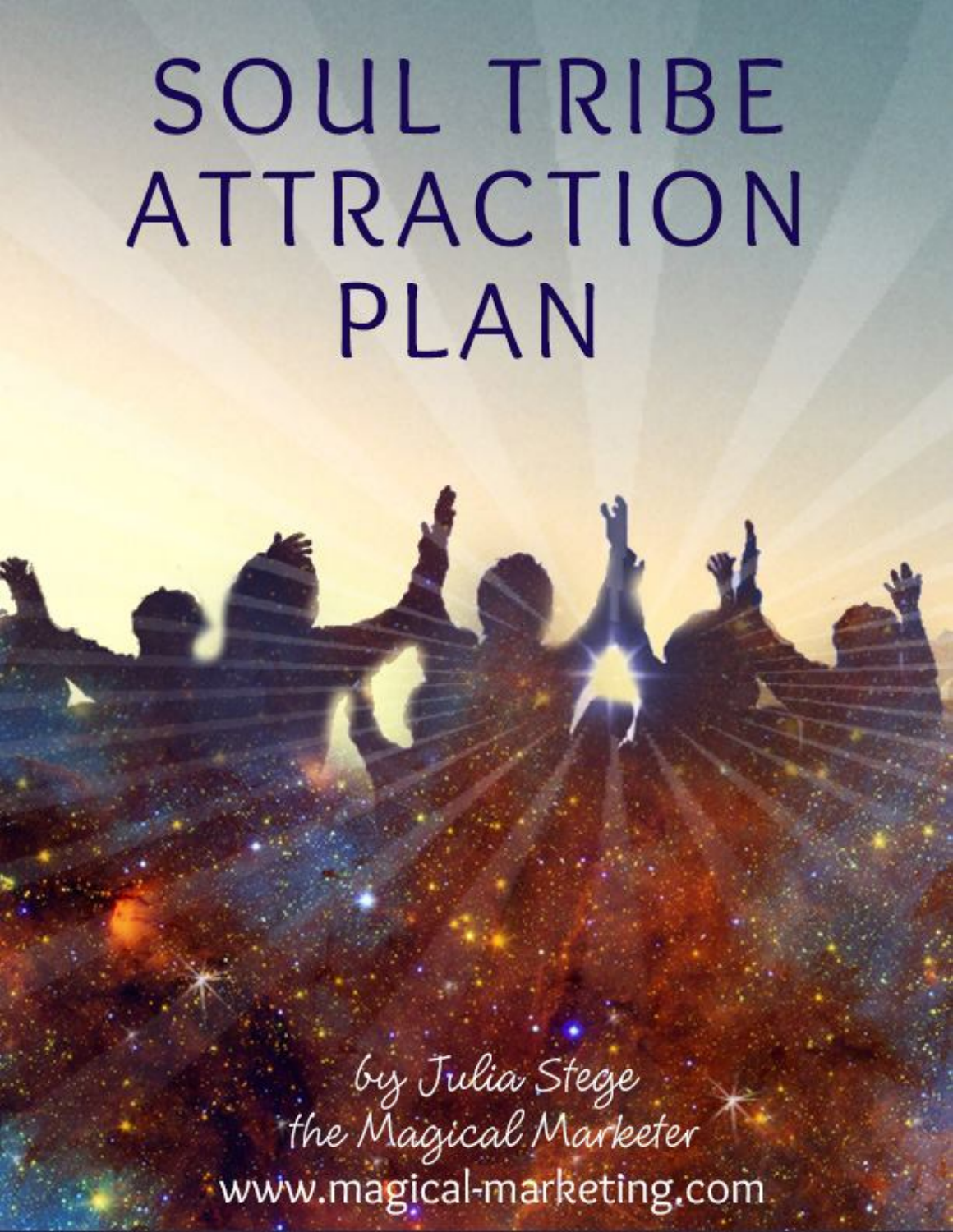## Introduction



My name is Julia Stege, the Magical Marketer, and I've been combining the Law of Attraction with authentic marketing for over 10 years to attract my Soul Tribe from across the globe. I have noticed the simple practice of clarifying what I want to attract and then taking attractive actions online brings to me all the experiences I desire in business as well as in my personal life.

I'd like to introduce you to a revolutionary method for creating authentic branding and websites imbued with the power of the Law of Attraction. Using this method, I have

attracted over 40,000 like-minded followers from around the world and over \$1Million in sales, just by being my authentic, focused, active self. I have since taken these steps to create trainings and workshops designed to help out-of-the-box entrepreneurs mimic my results.

This handout has several easy steps that will help you get started attracting your Soul Tribe online. These very steps have been used by tens of thousands of people across the planet with amazingly magical results. It's my honor to share these beautiful, deep, and soulful marketing steps with you.

Go forth and attract!

Julia Stege The Magical Marketer www.magical-marketing.com

PS: To assist you in this process I have created a complimentary training called Attracting Your Soul Tribe Online that you can access at http://www.attractingyoursoultribeonline.com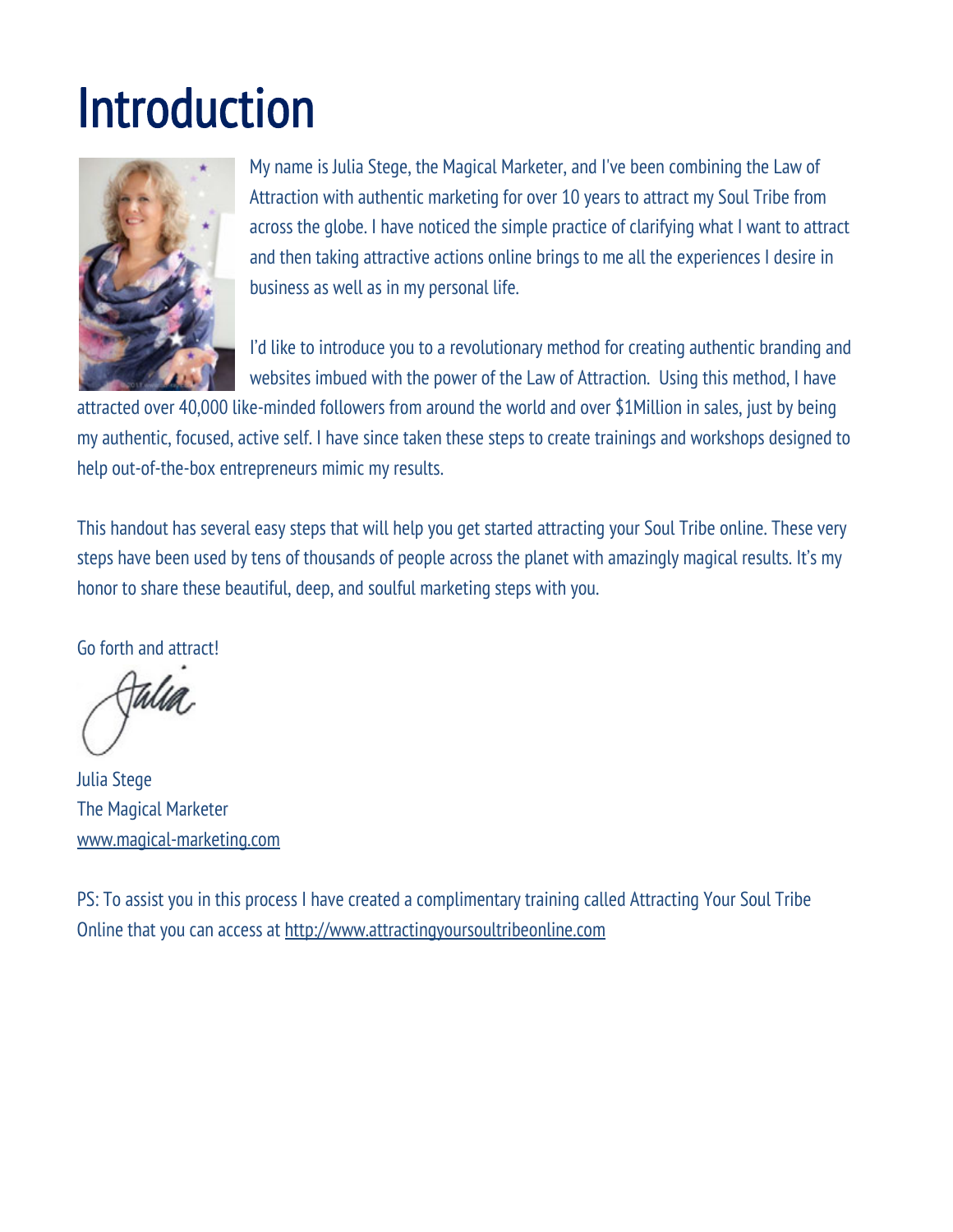## **Instructions**

Take your time in answering the questions below. It's best to relax and focus clearly on what you want to attract as you answer the questions. Remember, you can attract ANYTHING. Don't hold back!

#### 1) What are the qualities, characteristics and attributes of my Soul Tribe?

Your "Soul Tribe" are those you want to work with who are on the same life path as you are. Write words that reflect their personality, what resources to they have, what problems they have, how they respond to you. Describe them here in as much detail as possible. Don't be logical. Come from the gut!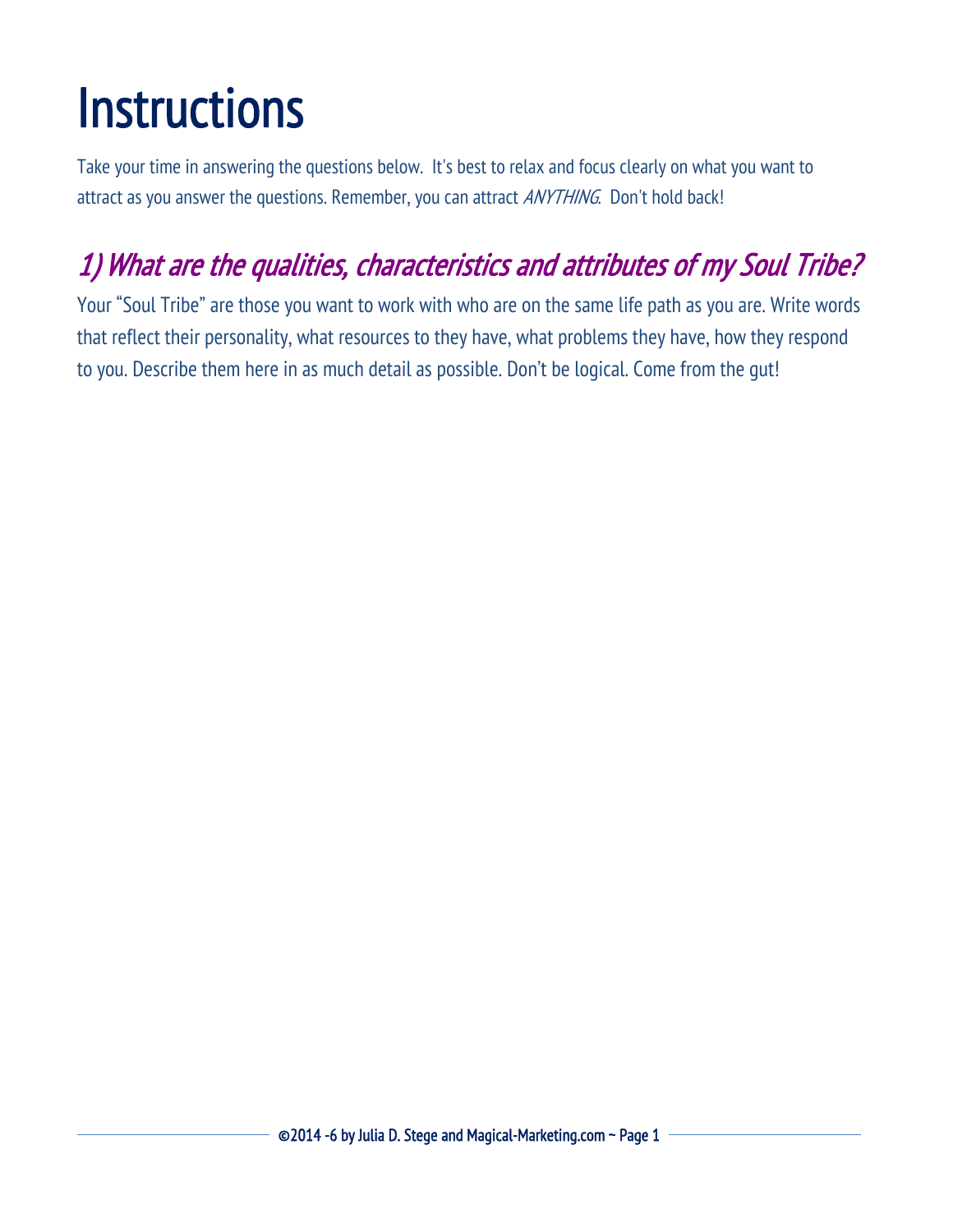#### 2) What makes me and my Soul Tribe tick?

Another way to put this is, "what is my true life purpose and the life purpose of my Soul Tribe?" What is your life's passion? What is the core point of attraction between you and your Soul Tribe? Describe it here as concisely and to the point as possible.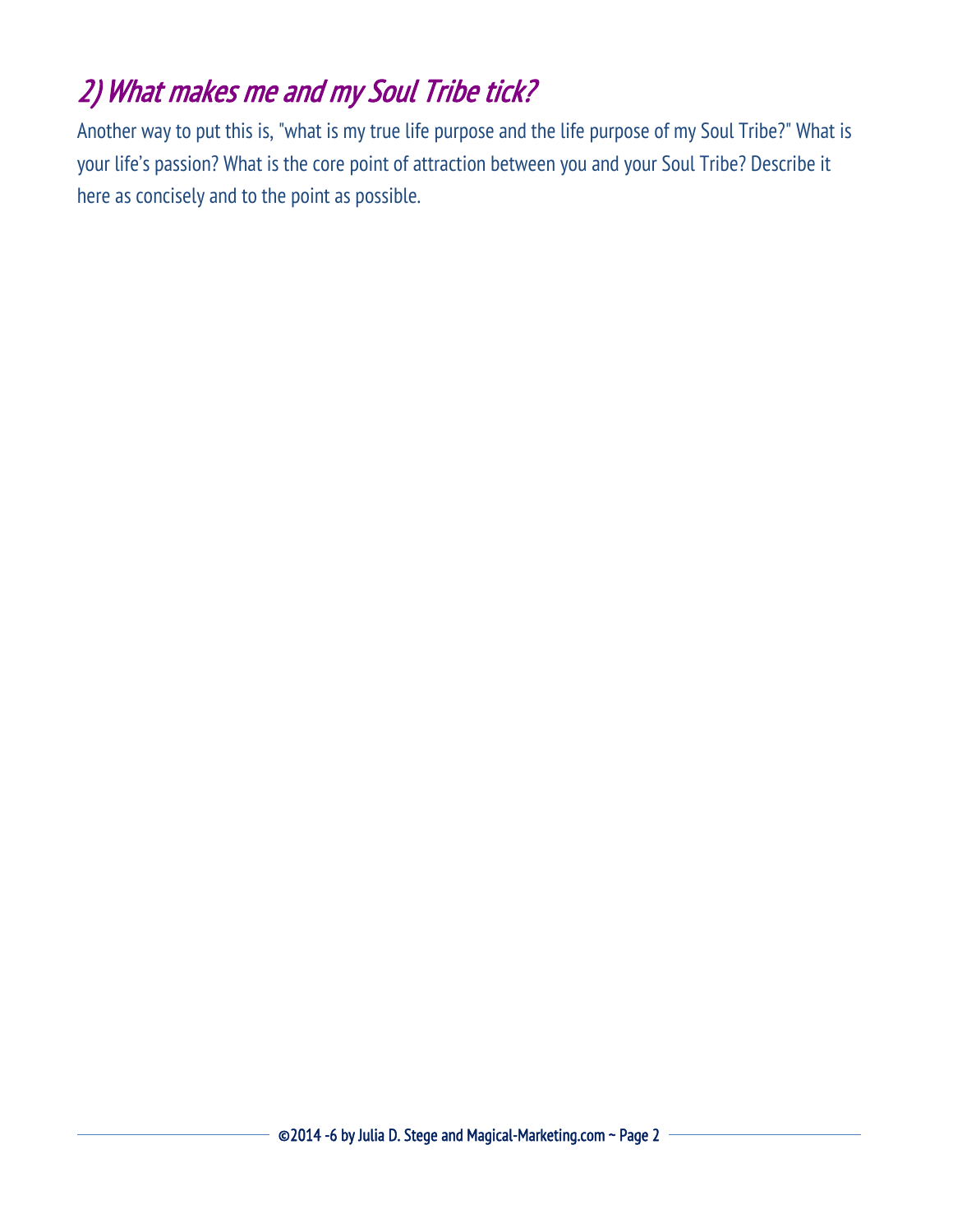#### 3) What do I want my Soul Tribe to expect from me?

If you have ever felt at the mercy of other people's expectations, this is your chance to be proactive and determine what you want others to expect from you. Write down the offerings you want to deliver, how you want to be perceived, what you want to achieve, and what you want your days to look like.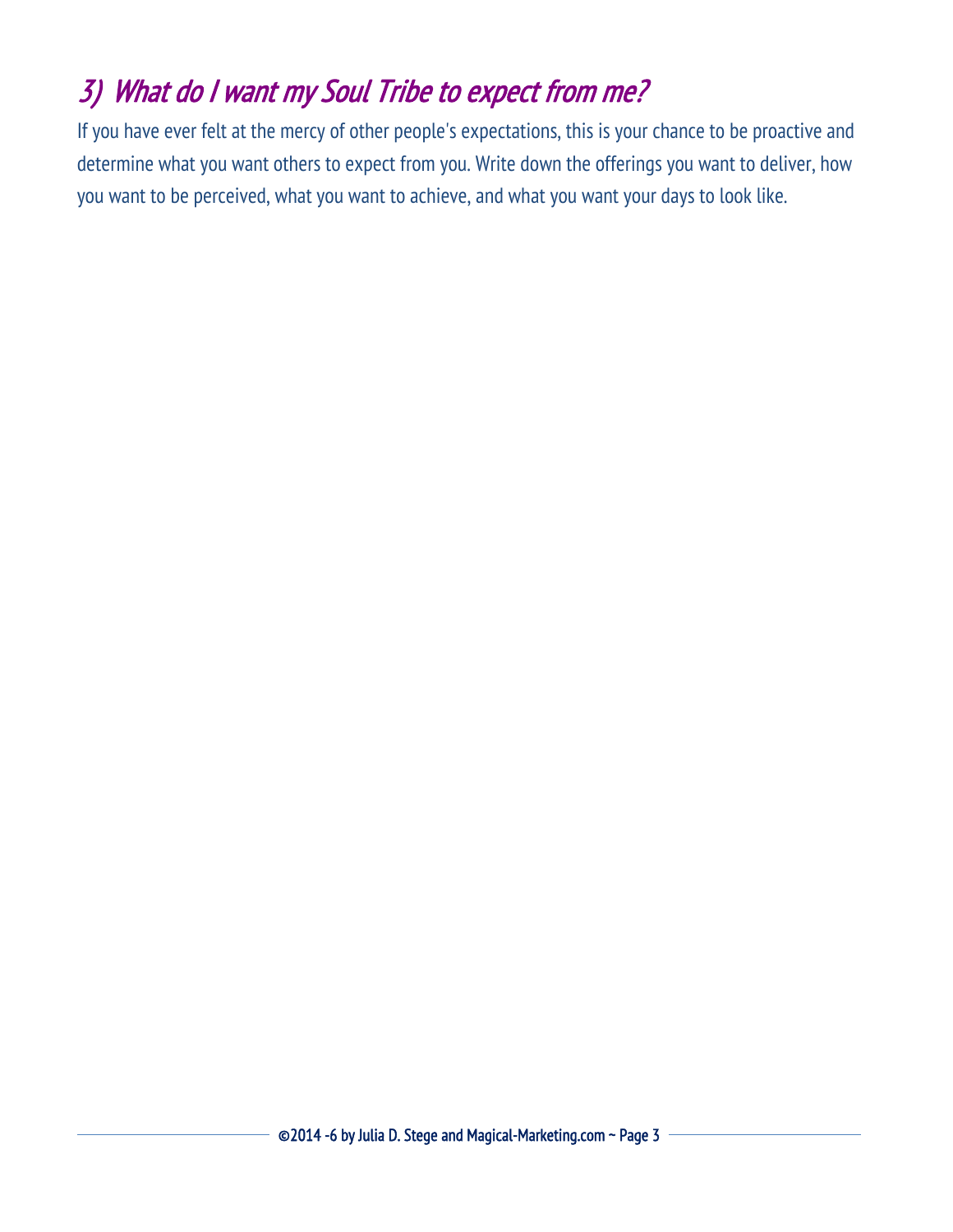#### 4) Who am I willing to be to attract what I desire?

For each item under number 3 that you have not yet 100% attracted, write it down here again. Then ask yourself, "who am I willing to be to attract this?" What word or phrase describes the way you would be if you attracted this? Write it down next to the item you want to attract. Now go forth and be that quality and watch as what you desire is drawn to you.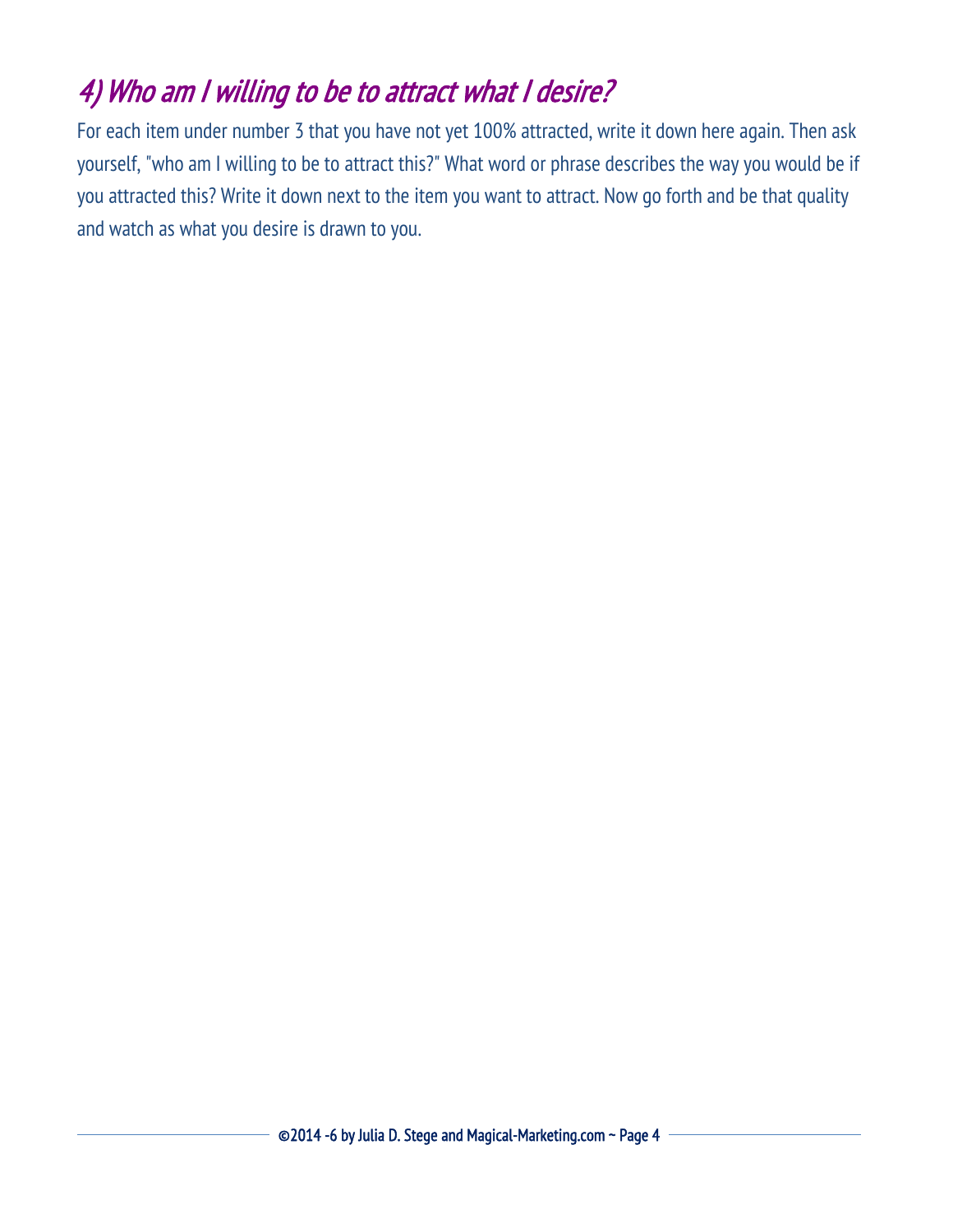#### 5) What are my next Attractive Actions?

What are the actions you are willing to take to attract what you desire? Take note of what ideas you have that are Attractive Actions vs. those that are Dazzling Distractions. Attractive Actions move us forward on our life path while Dazzling Distractions take us away. Write them in the columns below. Start taking one Attractive Action at a time.

ATTRACTIVE ACTIONS AND DAZZLING DISTRACTIONS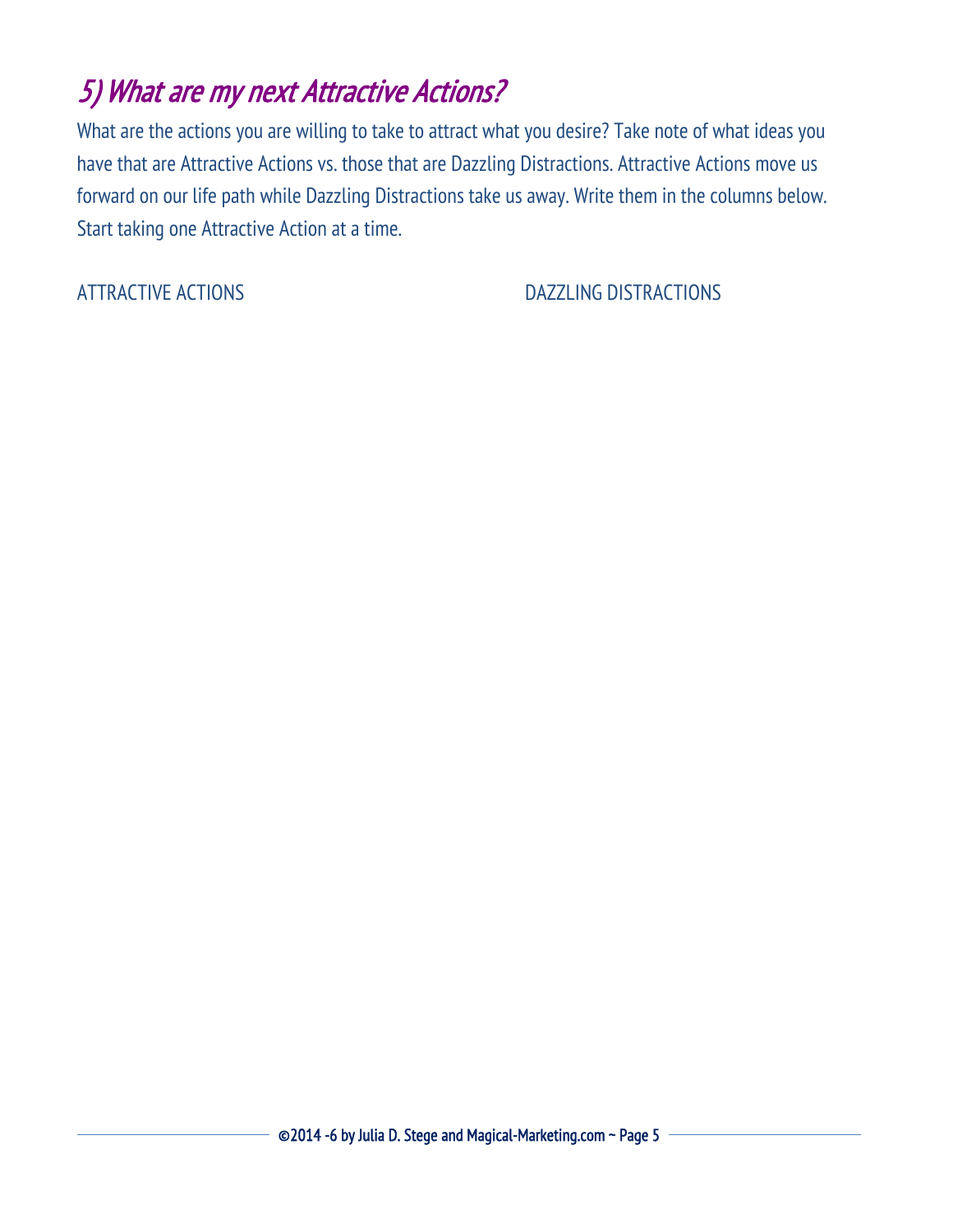#### 6) What are my Signs of Land?

It is important to take note of what we are attracting on a regular basis. When a sailor approaches land from sea, there are signs of land long before actual land is sighted, like certain weather patterns, or particular birds, sea mammals, and plant life. Similarly, when we set course for what we desire in life and business, there are signs along the way that what we asked for is coming. Perhaps you asked for clients who are fun and someone calls from a game company, or you have asked for a more spiritual experience of business and you meet an inspiring spiritual teacher at a party. Taking note of these "Signs of Land" will help you to acknowledge your progress and flow toward the realization of your dreams.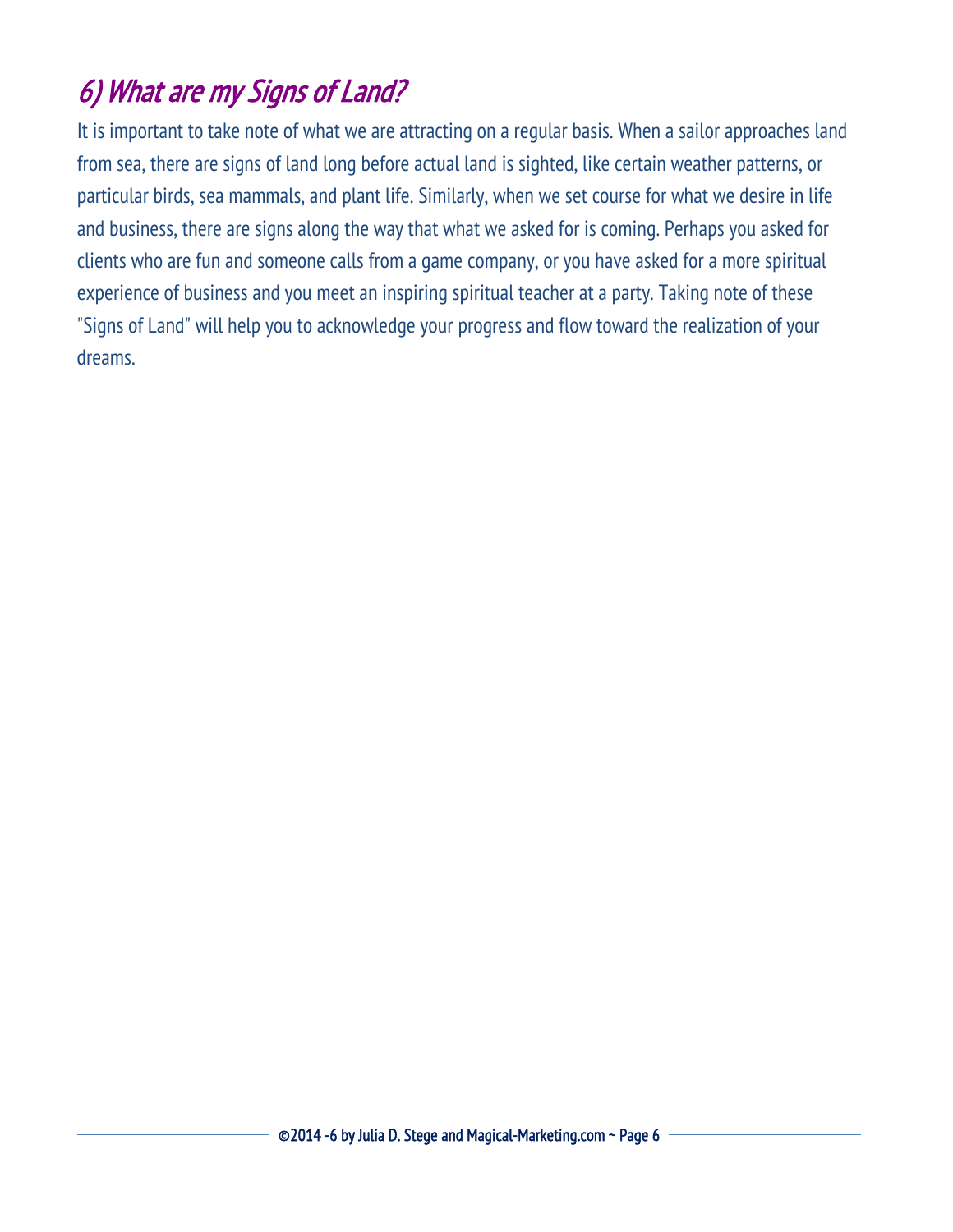More Signs of Land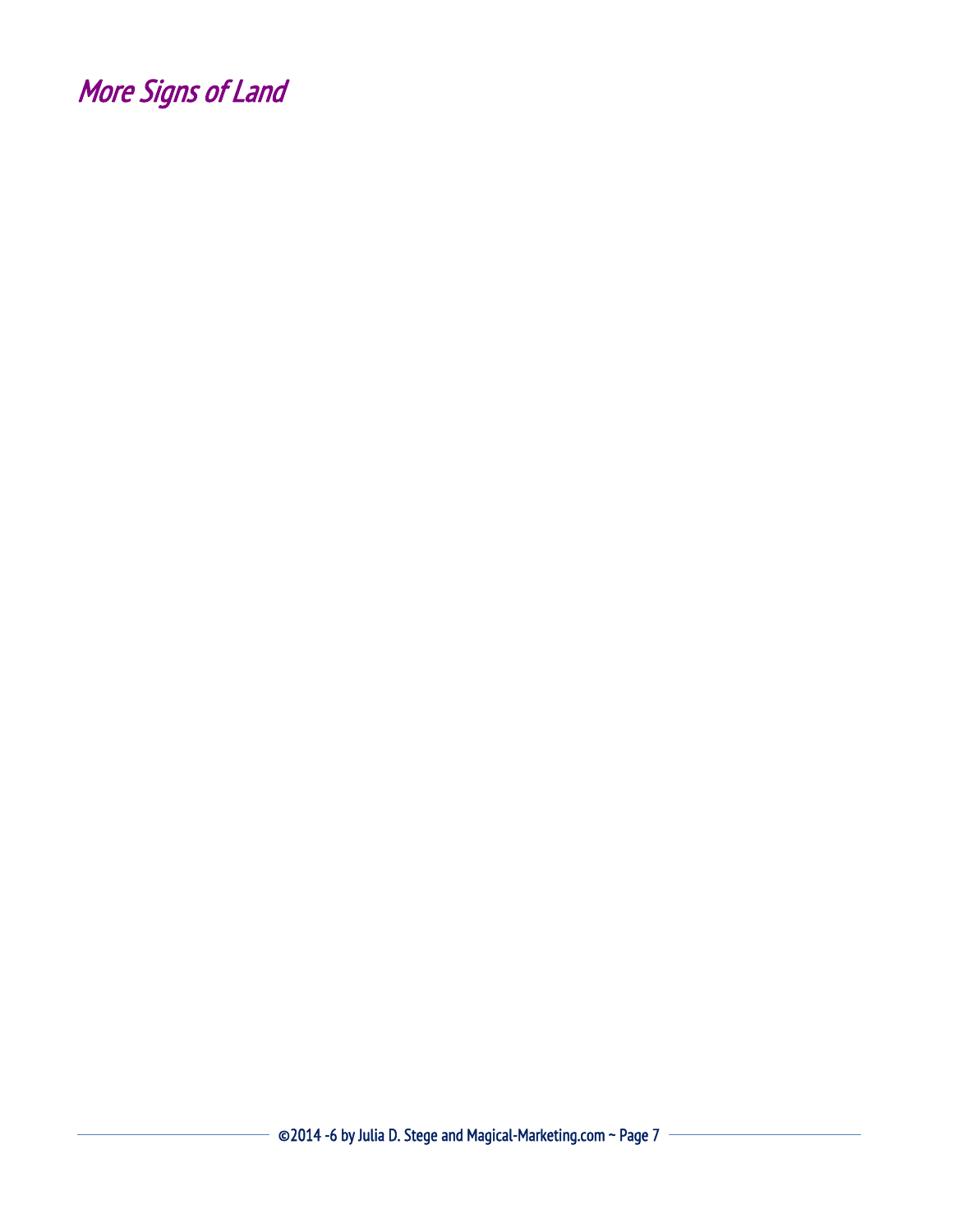#### Your Soul Tribe Attracting Marketing First Steps

The first step to creating marketing that attracts your Soul Tribe is to create a list of words that reflect your essence. Using the area below, write down a list of "Tick Words" ie words that describe your passion and a list of "Offering Words" ie words that describe your services, offerings and/or results and put them in the right column of the page. Combine these words to create great titles. Use these words in your copy to express your essence and what is most important to you.

TICK WORDS OFFERING WORDS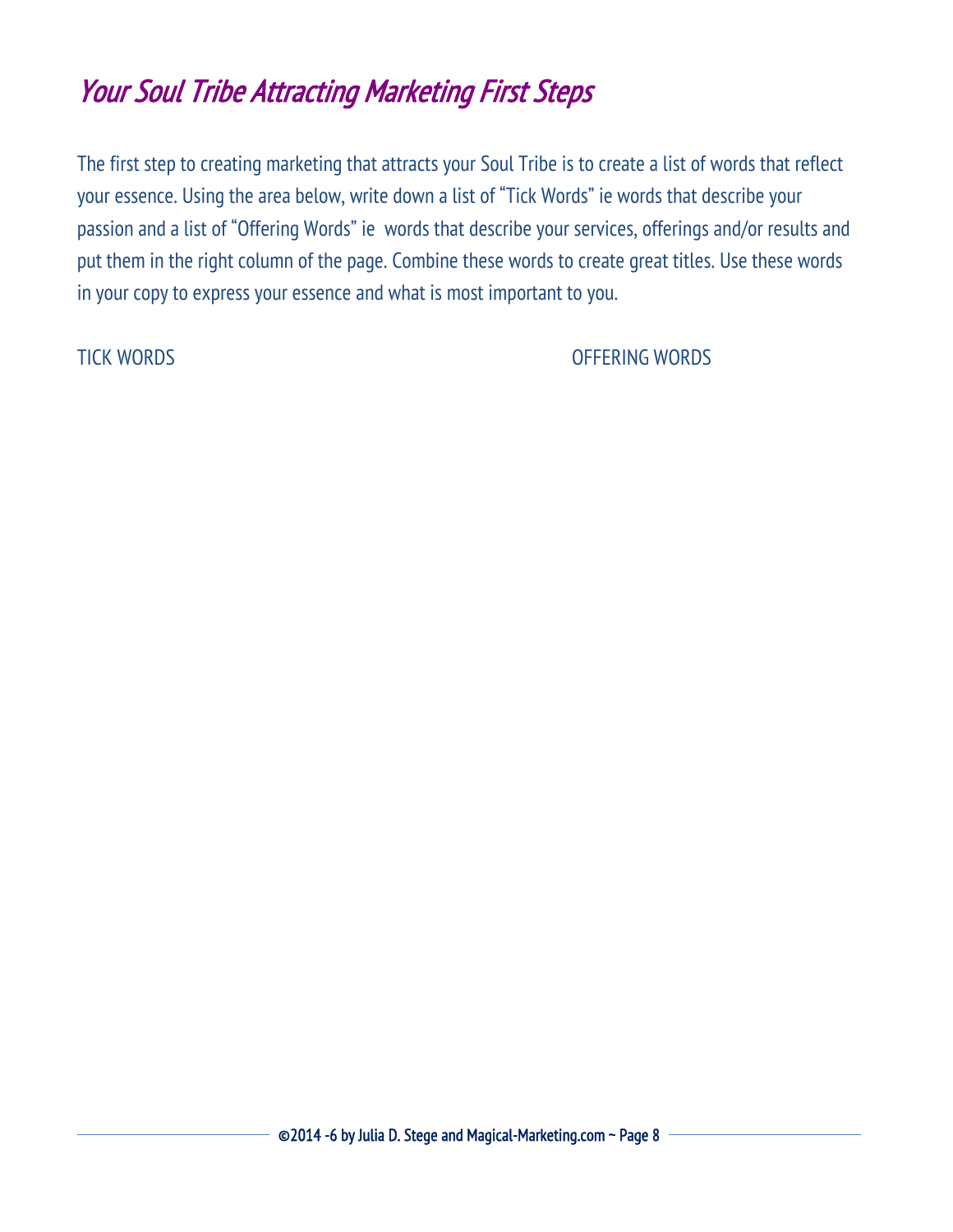